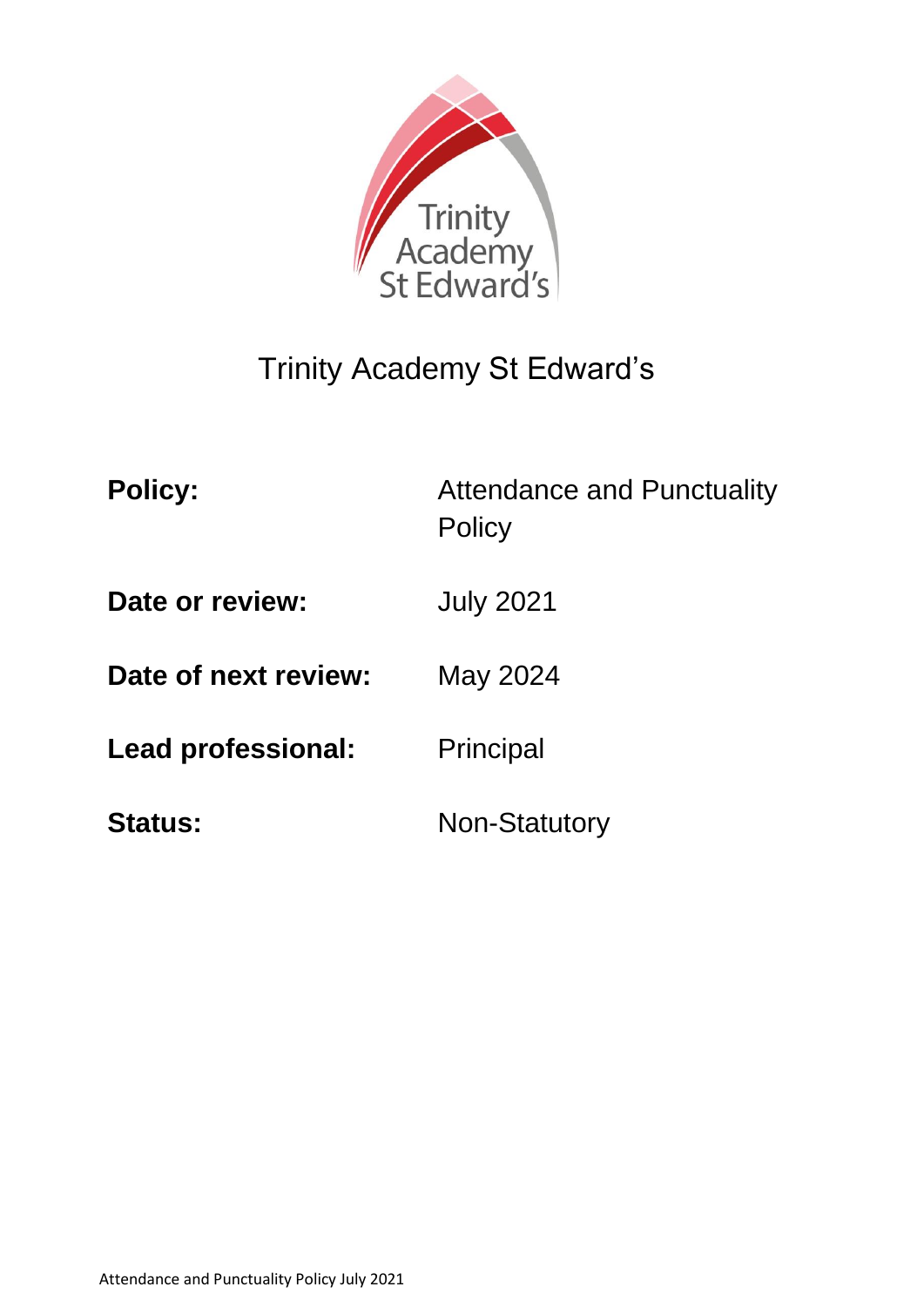# **1. Purpose of policy and guiding principles**

- 1.1. Across the trust, Directors, Governors and Principals strive to ensure that all students receive a full-time education that maximises the opportunities for all students to fulfil their potential.
- 1.2. In all trust academies 100% student attendance is expected and each academy has in place a range of procedures and strategies that actively promotes good attendance, recognises good attendance and punctuality and seeks to address unjustified absences.
- 1.3. Trinity MAT recognises the link between high levels of attendance and academic progress. To this end, each academy has a responsibility to provide a welcoming, productive and safe learning environment, which supports high levels of attendance.
- 1.4. All academy staff have a responsibility to promote good attendance and key staff in each academy will work with students and their families to ensure that each student attends the academy regularly and punctually.
- 1.5. In each academy there will be effective and efficient communication systems (which include email and text communication) between students, their families and appropriate agencies.
- 1.6. Each academy will work with multi-agency partners, or other agencies to provide information, advice and support to promote high levels of student attendance.
- 1.7. The details of our attendance team, and who to contact regarding attendance and punctuality are contained in **Appendix 1** of this policy.

# **2. Attendance and punctuality aims:**

- 2.1. The aims of this policy and academy procedures are:
	- To continually improve the overall percentage of students attending the academy.
	- To make attendance and punctuality a priority for all those associated with the academy, including students, parents, teachers and Governors.
	- To have in place a staffing structure, with roles and responsibilities that promotes consistency in carrying out attendance related activities.
	- To provide guidance, support and advice to parents.
	- To develop systems to record, report and analyse attendance and punctuality data.
	- To develop positive and consistent communication between parents/carers and the academy.
	- To have in place systems for rewards and sanctions.
	- To work in partnership with the LA's Education Welfare team and other agencies to improve attendance and punctuality and ensure that children are safe.
	- To recognise, and put in place, individualised plans for students with specific needs (this includes students with Special Educational Needs, students with a disability or students with a medical condition).

## **3. Links to with other policies or legislation**

- 3.1. This policy links to the academy's legislative duties, as defined by the Education Act 1996 and 2002, The Children's Act 1989 and 2004 and the Equalities Act 2010.
- 3.2. Section 7 of the Education Act 1996 makes clear that parents are responsible to ensure their child receives a suitable education. Under section 444 of the same Act, a parent who fails to ensure their child attends the school at which they are registered, is guilty of an offence.
- 3.3. This policy links and refers to advice and guidance issued by the Department of Education. This includes:
	- Keeping Children Safe in Education 2020.
	- Working Together to Safeguard Children (July 2018).
	- The Education (Pupil Registration) (England) Regulations 2006 (and subsequent amendments).
	- This policy links to the local authorities Education Welfare policy and procedures.
- 3.4. This policy links to the Behaviour for Learning policy.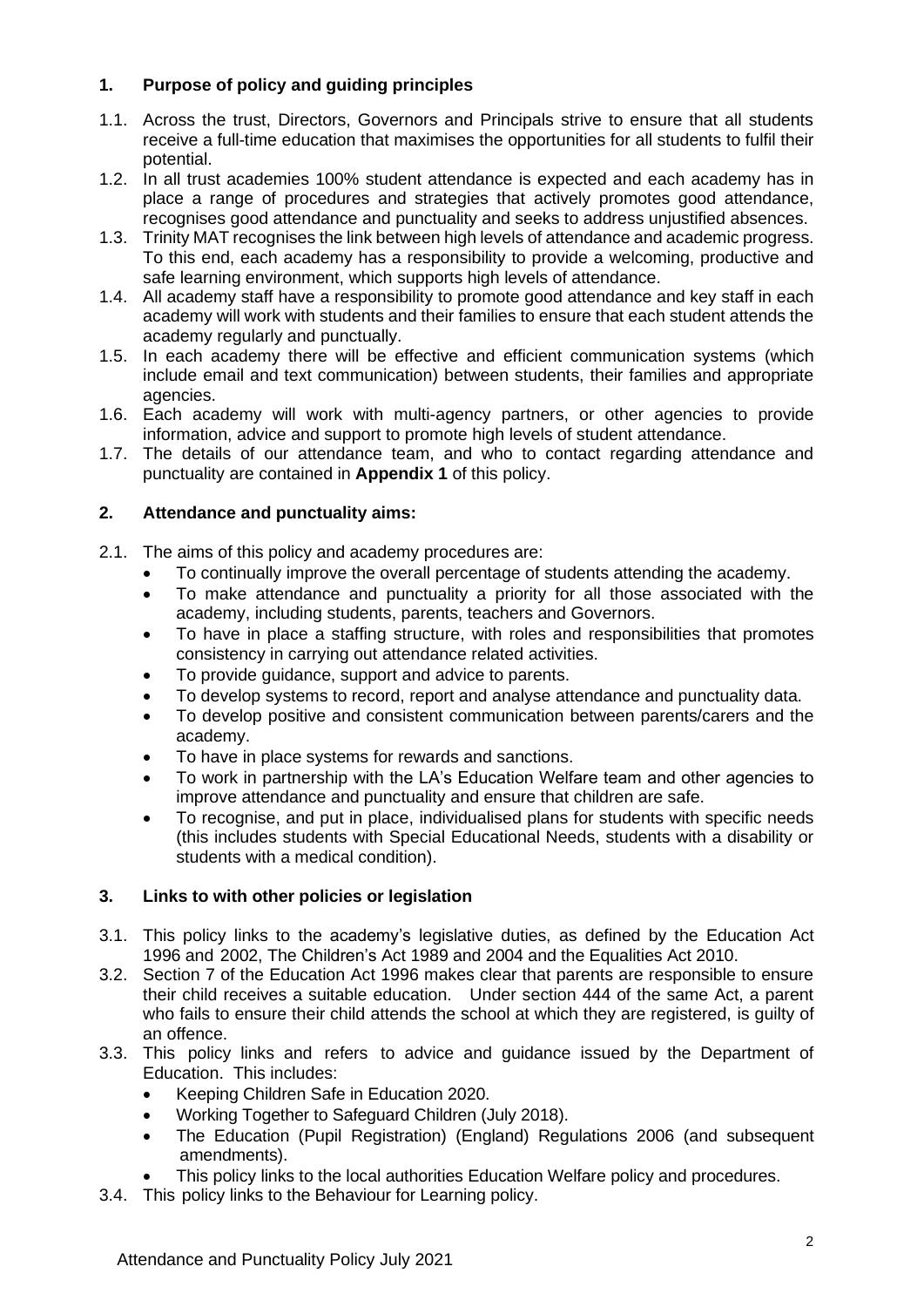# **4. Promoting good attendance and punctuality**

- 4.1. The academy has in place systems to recognise and reward students who have sustained high levels of attendance and who consistently arrive at the academy, and lessons, on time. Our reward systems are detailed in our Behaviour for Learning policy.
- 4.2. We also recognise where students have succeeded in improving their attendance and/or punctuality.
- 4.3. At key times during the academic year good attendance and punctuality will be celebrated. This will include through tutor sessions, assemblies or other reward systems.
- 4.4. The academies recognise that in order to promote good attendance students need to experience an engaging curriculum, feel safe at the academy and feel they achieve during their time in the academy. For these reasons the curriculum is reviewed annually, and each academy has in place a pastoral team who will monitor attendance levels and put in place intervention strategies at the earliest possible time.
- 4.5. Each academy will inform students and their parents/carers of their attendance levels at regular (often weekly) intervals. Parents are able to view attendance information through our online communication systems, or request information directly from the relevant academy.
- 4.6. Parents/carers will be reminded regularly about the importance of good attendance and punctuality.
- 4.7. Parents/carers should contact the relevant academy at the earliest opportunity, to discuss occasions where their child may need additional support or other reasonable adjustments, to accommodate exceptional circumstances. This may include a change in family circumstances or a change to their child's health/wellbeing.
- 4.8. All actions and sanctions used by an academy are used to improve attendance and punctuality and aim to provide a good education to all students.

#### **5. Responsibilities of each academy**

- 5.1. In this academy you can expect:
	- All staff to have a responsibility towards improving attendance and punctuality.
	- That we will have in place accurate attendance recording systems that will provide accurate information and inform tracking and monitoring systems. This data will be used to monitor individual patterns of attendance, patterns of attendance across the year, and implement strategies to improve attendance at any point during the academic year.
	- All staff to implement this policy consistently.
	- Leaders to have due regard towards the Equalities Act and, where appropriate or required, make reasonable adjustments for students with specific needs.
	- We will investigate any unexplained and/or unjustified absences.
	- We will work closely with parents/carers where we believe a student's attendance is a cause for concern.
	- We will support students to improve their attendance and punctuality.
	- We will promote the importance of good attendance and punctuality to students and their parent/carers throughout the year.
	- We will support students in returning to the academy, following a period of extended absence.
	- When we decline absences and communicate our decision promptly to parents/carers. See Section 10 for further information.

#### **6. Responsibilities of students**

- 6.1. We will make clear our expectations to students with regard to attendance and punctuality. These expectations are:
	- To arrive on time and ready to learn.
	- To attend 100% of the time.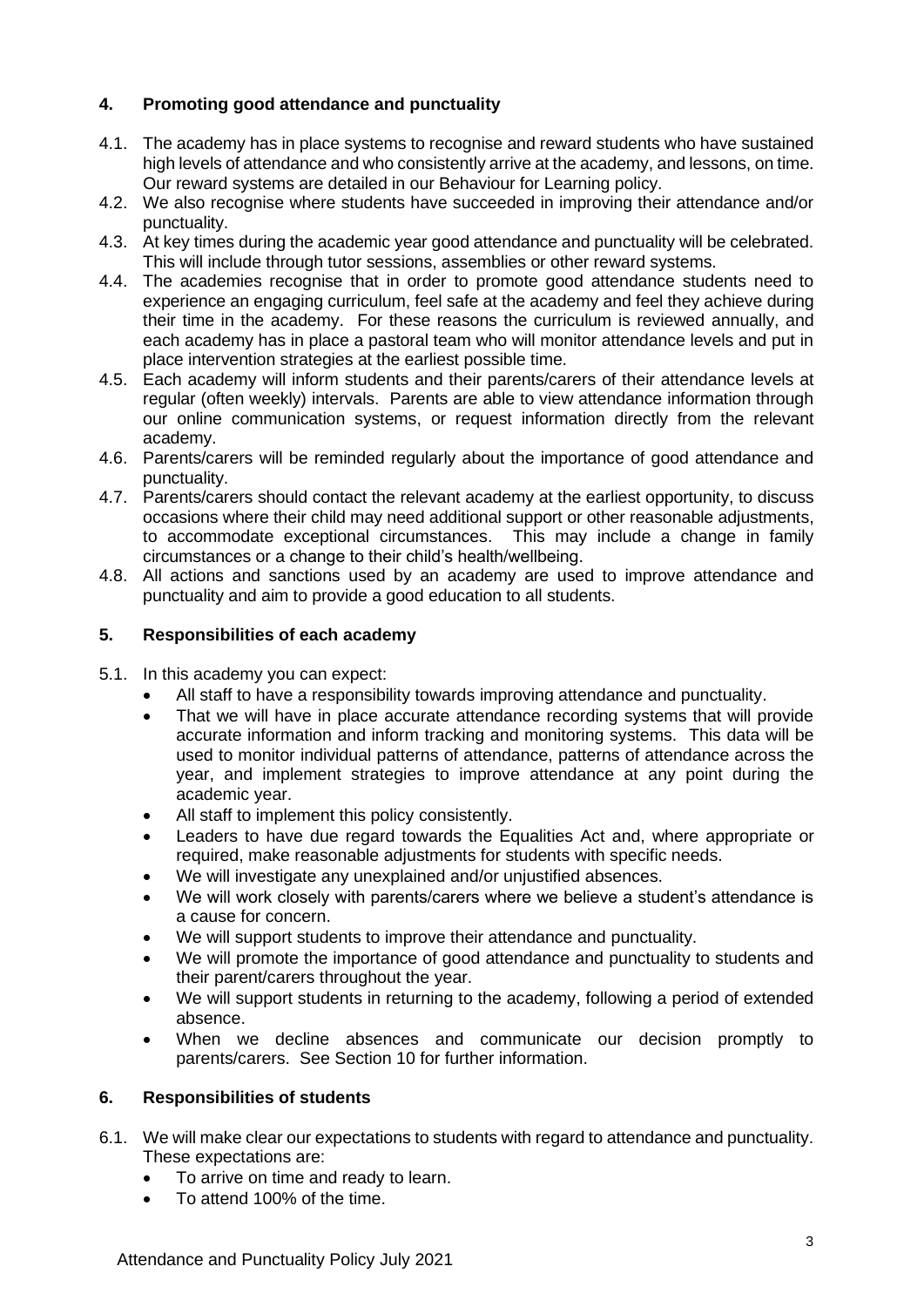- To be punctual to all lessons.
- To clearly register for lessons and advise a member of staff (such as Form tutor/SLO/Attendance Officer) if not able to register.
- To ensure that any messages from parents or notes are passed to a member of staff.
- To follow the Behaviour for Learning policy.

#### **7. Responsibilities of parents/carers**

- 7.1. Parents have legal obligations to ensure their child attends the relevant academy regularly. The majority of our students have good attendance and arrive at their academy on time.
- 7.2. When your child begins their education with an academy in Trinity trust, we make clear our expectations to parents. These expectations are:
	- To ensure your child attends the academy on each academy day, dressed in full uniform and ready to learn.
	- To ensure that your child attends the academy on time. This includes ensuring that any transport/drop off arrangements ensure they arrive on time.
	- To be aware of term dates and avoid booking holidays during term time.
	- To avoid keeping your child away from the academy for any reason other than illness, or other authorised reason. See Section 10 for further information.
	- To inform the academy (by the start of the academy day) that your child is unable to attend, providing the reason for absence and when you expect them to return. If no return date can be provided, it is expected that parents/carers contact the academy each day with an update.
	- To provide information, when requested by the academy, about periods of extended or frequent absences.
	- To meet with pastoral staff at the academy to discuss concerns about your child's attendance or punctuality.
	- An understanding that, for educational reasons, only in exceptional cases will absences be agreed.
	- An understanding that where your child's attendance or punctuality gives the academy cause for concern then we will discuss this with the Local Authority Education Welfare team to explore ways in which we can improve these attendance/punctuality levels.
	- We ask for parental support in applying sanctions for non-attendance or lateness. The Behaviour for Learning policy provides further detail.
	- Parents/carers should advise the academy of any changes to their contact details or those individuals they have nominated as alternative contacts.

## **8. Registration**

- 8.1. There is a statutory requirement to take a register twice a day, once for a morning session and once for the afternoon session. The times for these registers are contained in **Appendix 1**.
- 8.2. If students fail to register by these times, they will be considered as having an unauthorised absence, unless a satisfactory explanation is received.
- 8.3. Students are registered during each period of the academy day.
- 8.4. Each academy follows the Government guidance on attendance and absence codes. These can be viewed via: [https://www.gov.uk/government/publications/school](https://www.gov.uk/government/publications/school-attendance)[attendance.](https://www.gov.uk/government/publications/school-attendance)

#### **9. Punctuality**

- 9.1. Students that arrive to their academy after the times shown in **Appendix 1** are considered as 'Late'.
- 9.2. Students will be required to sign in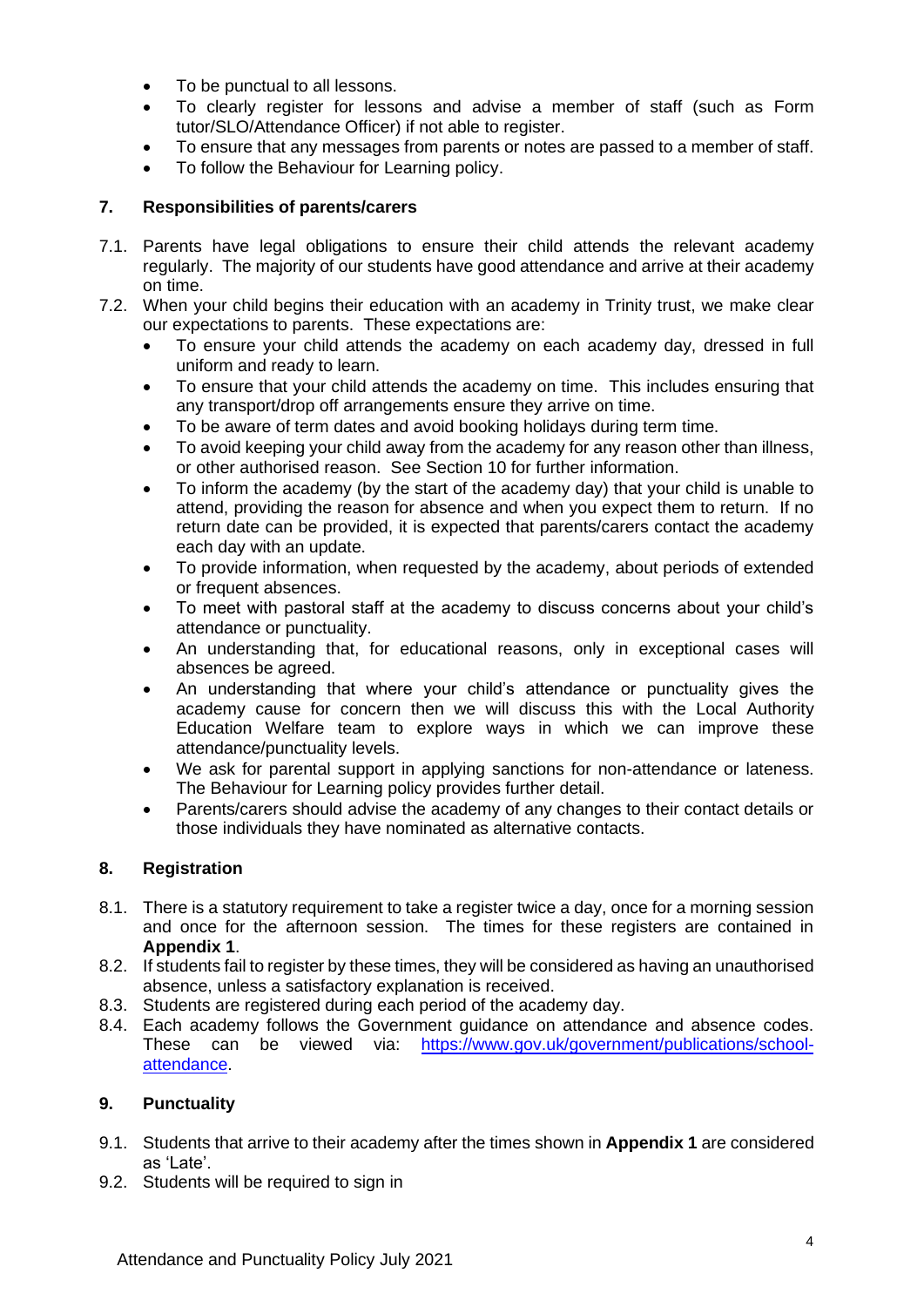- 9.3. The Behaviour for Learning policy provides details on the sanctions for late arrival to an academy. Parents can expect contact from the relevant academy to inform of any late detentions, or other sanctions.
- 9.4. Repeated lateness will be dealt with the same way as absences. For persistent or frequent lateness, an academy will work with the Local Authority Education Welfare team to improve punctuality. This may result in legal proceedings against parents.

#### **10. Authorised/unauthorised absence**

- 10.1. This area of the policy explains what is considered to be authorised or unauthorised absence.
- 10.2. Any absence that interrupts the continuity of student's learning, and only in exceptional circumstances will the academy agree a period of authorised leave. The Government publish the latest guidance and parental advice on school attendance on its website.
- 10.3. Authorised absence
	- 10.3.1. Authorised absence is where the academy has agreed the reason for the absence and approved this. This approval can be in advance, or agreed after the absence, where a satisfactory reason has been given for the absence.
	- 10.3.2. Any requests should be made to the Principal and only a representative of the Principal can authorise absences.
	- 10.3.3. Absences may be authorised for reasons such as:
		- Illness (1 or 2 days) medical evidence in the form of a doctor's appointment card or packaging from prescribed medication needs to be provided for any absence of 3 days or longer – only then will an illness absence be authorised
		- Unavoidable medical/dental appointments
		- Exceptional family circumstances (e.g., bereavement)
		- Days of religious observance. (See **Appendix 2**)
		- Study leave (for recognised qualifications)
		- **Exclusion**
		- Involvement in a public performance or significant sporting activity (e.g., Olympics) or significant public event.
	- 10.3.4. Parents/carers should contact the appropriate academy as early as possible and before the start of the academy day, on the morning of the absence to explain the reason for absence and provide an expected return date.
	- 10.3.5. It is the discretion of the academy to authorise absences, based on information provided.
	- 10.3.6. Parents should be aware that during an extended period of absence or an extended period of frequent absences, the relevant academy has the right to change the status of the absence to unauthorised. In these cases, a representative of the academy must communicate the change to parents and look for ways in which the academy can continue to support an improvement in attendance.
	- 10.3.7. Even when circumstances are considered exceptional, please note the considerations outlined in **Appendix 2**.

#### **10.4. Unauthorised absence**

- 10.4.1. Unauthorised absence is where the academy has not agreed the reason for the absence. Absence will not be authorised for reasons such as:
	- Looking after unwell family members
	- Days out, including exhibitions, sporting events etc.
	- Birthdays
	- Shopping trips
	- Family holidays.

**Parents/carers are advised not to take students out of the child's academy for holidays during term time. A student will not be permitted to take part in any trip or excursion for a rolling calendar year from when the term time holiday was taken.**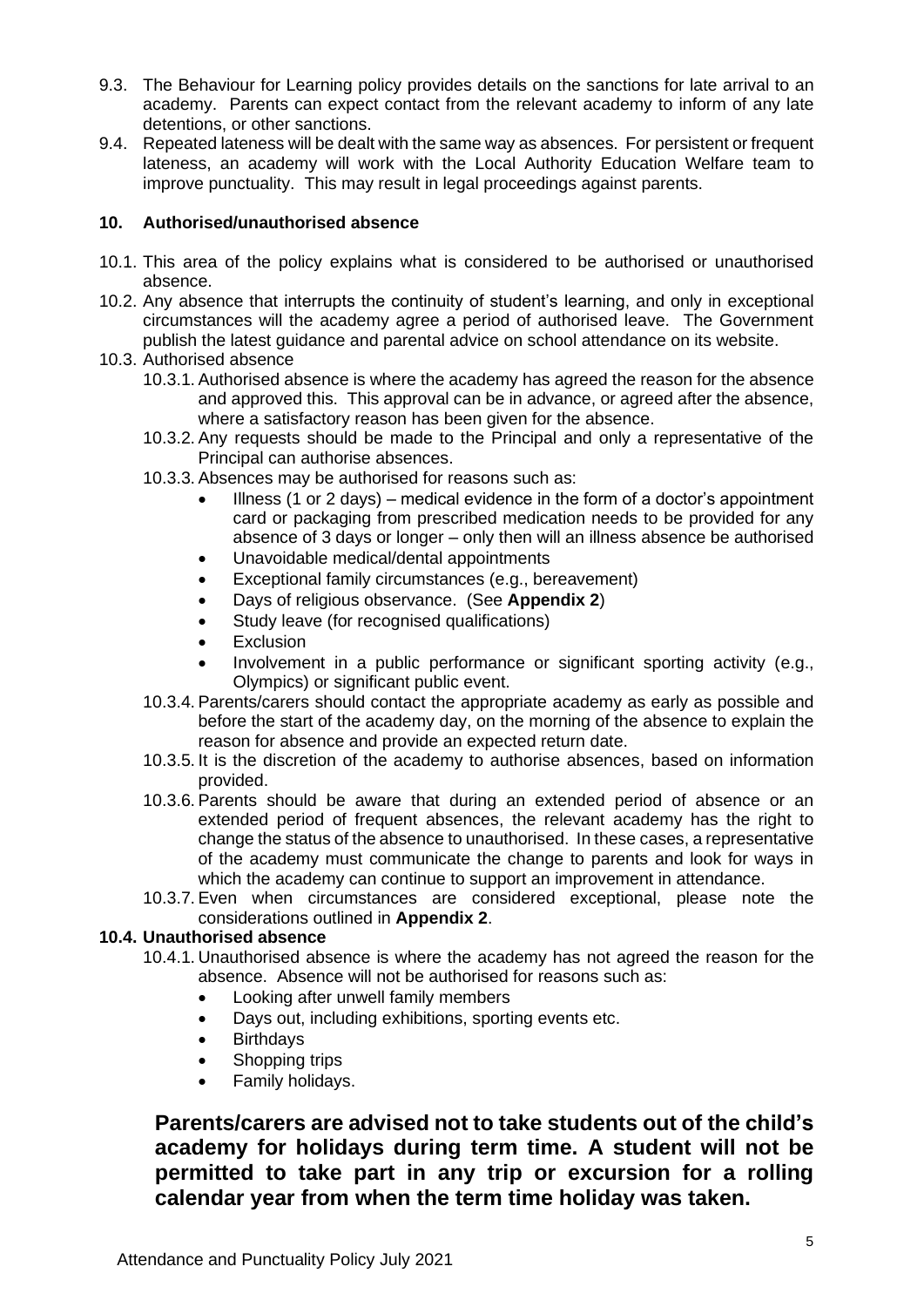- 10.4.2. Absences which haven't been explained, or where the academy does not accept the explanation, will be treated as unauthorised.
- 10.4.3. For persistent or frequent unauthorised absences, the relevant academy will work with the Local Authority Education Welfare team to improve attendance. This may result in legal proceedings against parents.
- 10.4.4. Where a student has 20 days or more of continuous unauthorised absence, the student will be taken off the academy's role.
- 10.5. Medical/dental appointments
	- 10.5.1. Medical and dental appointments should be made outside of academy hours, wherever possible. Where this is not possible, students are expected to attend the academy before and after the appointment.
	- 10.5.2. Parents will be asked to provide confirmation of the appointment (time/date/reason) in order for the absence to be authorised.
	- 10.5.3. Authorisation will only be given for reasonable travel time to and from the appointment. Where it is considered practical for the student to attend the academy before and/or after the appointment and they do not attend, this will be considered as an unauthorised absence.
	- 10.5.4. If emergency appointments are made at the start of the day, causing the student to arrive late, confirmation of the appointment must be provided, otherwise the absence will be treated as 'late'.

#### **11. Attendance management procedures**

- 11.1. If a student is absent at morning registration without any contact from their parent/carer, we will contact the parent/carer to establish the reason for absence.
- 11.2. Each academy has a safeguarding responsibility to identify any students who are missing from education and we will make contact with those individuals named as contacts on a student's record to establish the whereabouts of the child.
- 11.3. We will make contact by telephone call, email or text.
- 11.4. Where we cannot make contact, representatives of the particular academy will make a home visit. We will also make a home visit where there are continuous concerns about a student's attendance or punctuality. Where possible, we will advise parents/carers that we intend to make a home visit, although this may not always be possible. **Appendix 1** details the pastoral team from this academy who will undertake home visits.
- 11.5. We will follow up any visits with letter or email.
- 11.6. In all cases we will continue to contact and work with parents/carers to support them in improving their child's attendance and/or punctuality.
- 11.7. In cases where the student has SEN, disabilities or other medical needs, we will seek advice from the SENCo and other professionals to work with parents/carers to support them in improving their child's attendance and/or punctuality.
- 11.8. Where no sustained improvements in attendance or punctuality are demonstrated the relevant academy will work in partnership with the Local Authority Education Welfare team to improve attendance/punctuality. This may result in formal or legal proceedings against parents, including Penalty Notices.

# **12. Persistent absence**

- 12.1. A student is a Persistent Absentee when they miss more than 10% of their possible sessions in an academic year.
- 12.2. An academy will prioritise any student who has reached this threshold or at risk of reaching this threshold and will implement strategies to improve the student's attendance. Any strategies will involve communication and requests for meetings with parents/carers.
- 12.3. Where appropriate, or required by law, the particular academy will engage with other agencies to support improvements in attendance and/or punctuality.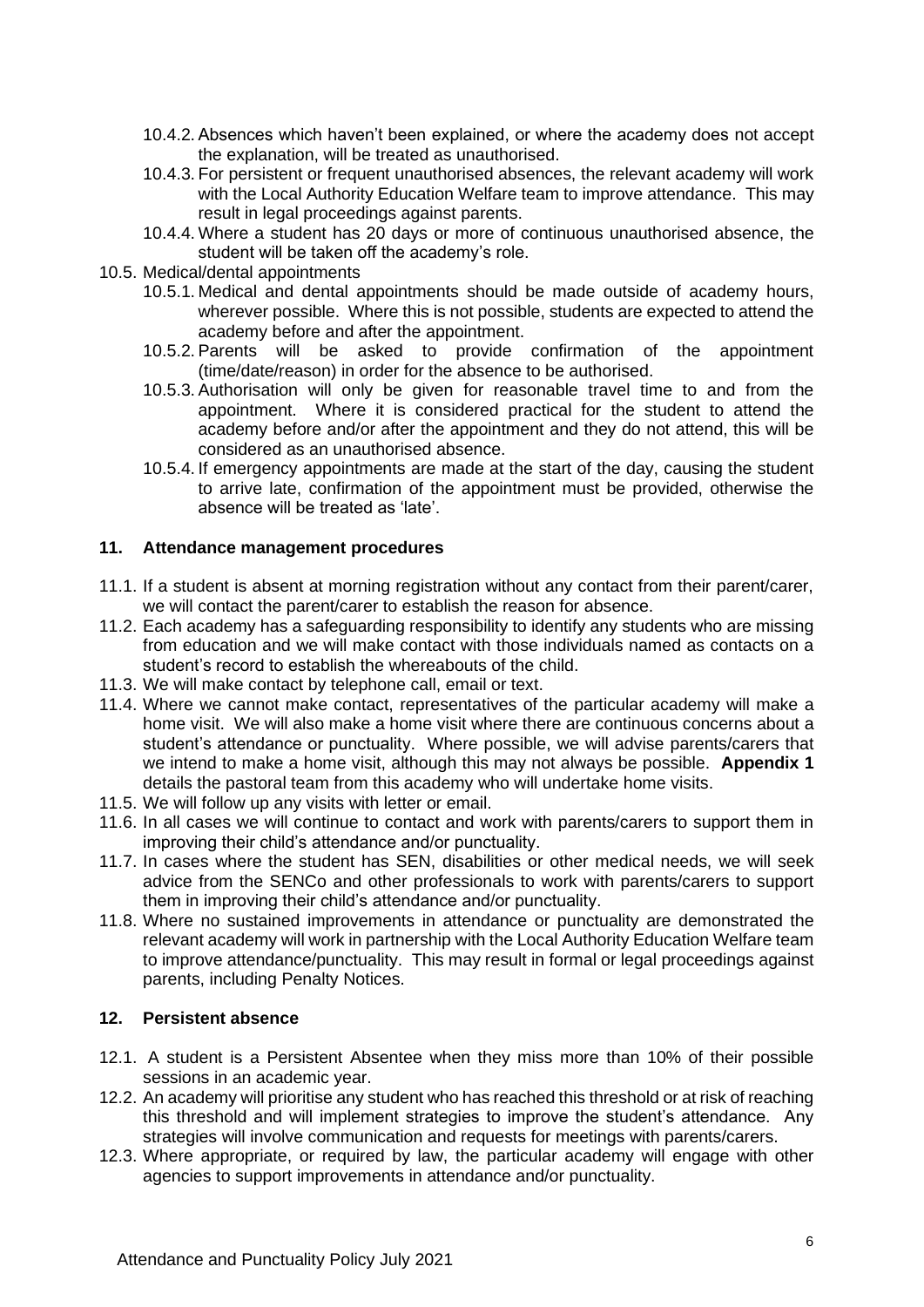#### **13. Re-integration following a period of extended absence**

- 13.1. When a student returns to their schooling following a period of absence, a personalised plan will be developed as to how their academy will support an improvement in attendance.
- 13.2. This plan will be discussed with parents/carers to gain their commitment to the actions and improvements required.
- 13.3. In the case of students with SEN/D this may require an Education Healthcare Plan, and in these circumstances relevant professionals will be involved in the planning of the student's successful return. (e.g. SENCo, Health Professionals, etc.).
- 13.4. In these cases, a nominated member of staff will be the key contact to monitor and review the student's return.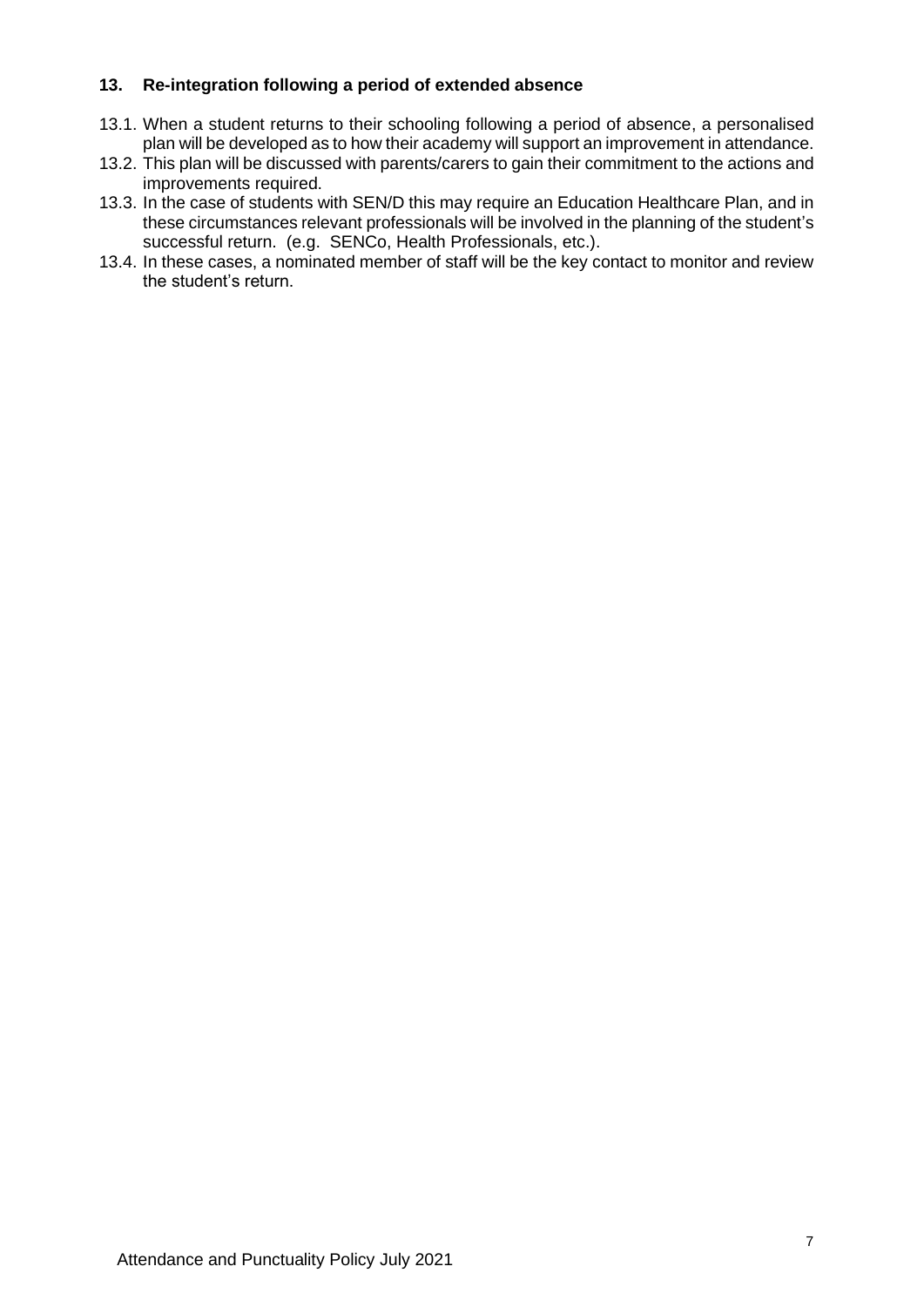# **Appendix 1**

Trinity Academy St Edward's

Students must be in the academy building no later than 8.25am

Students must be registered in their tutor time by 8.30am

After this time students are considered late.

Compulsory/legal registration times in this academy are 8.30am and 12.45pm

You must notify the academy of an absence by 8:00am

The attendance team are:

| Senior Leader                    | Mark Allen, Principal and Sally Fisher, |
|----------------------------------|-----------------------------------------|
|                                  | <b>Associate Assistant Principal</b>    |
| <b>Education Welfare Officer</b> | Allocated by the Local Authority        |
| <b>Attendance Officer</b>        | <b>Y7 Student Liaison Officer</b>       |
| Other                            | Any form tutor                          |

Any members of the attendance team above are able to conduct home visits.